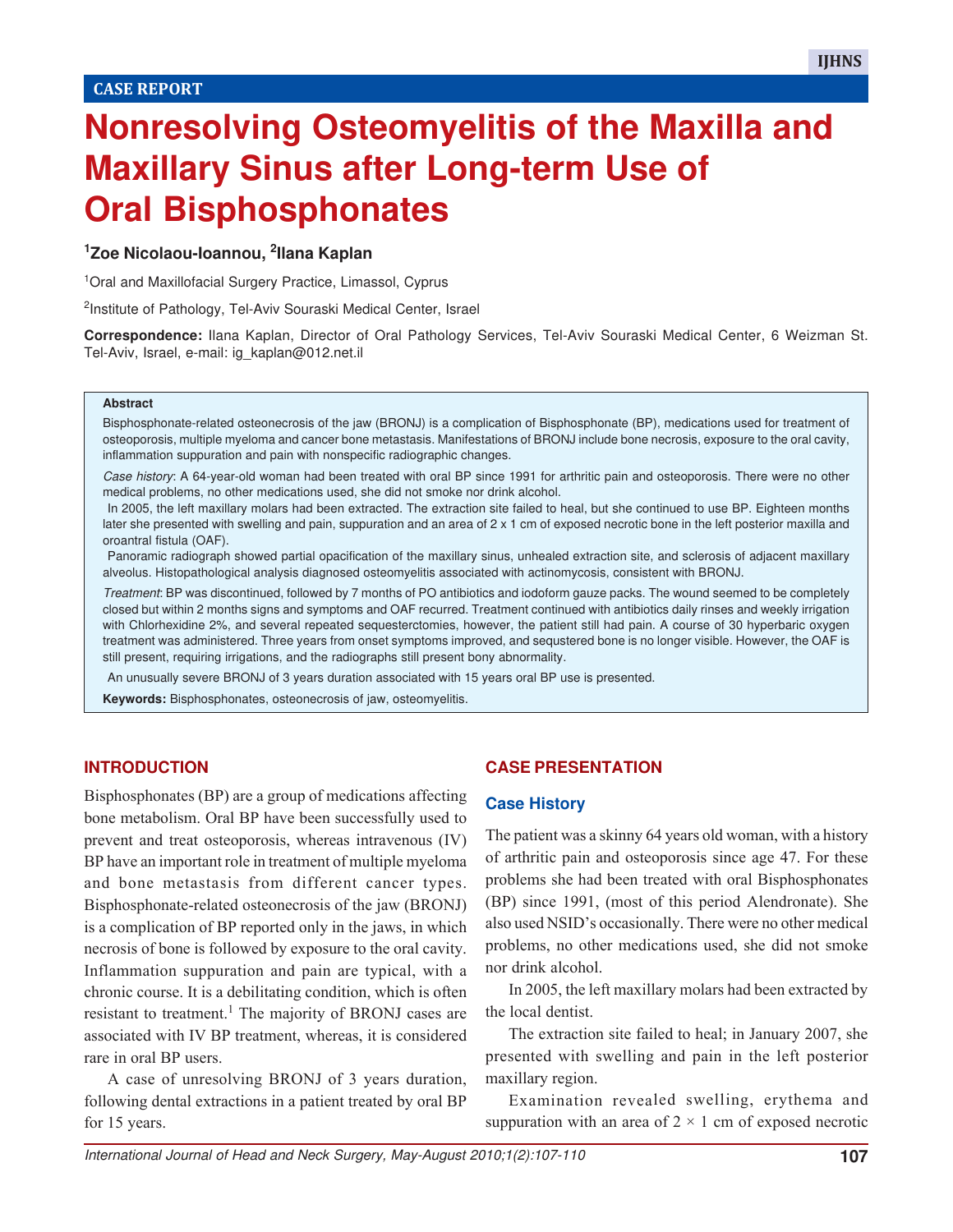#### Zoe Nicolaou-Ioannou, Ilana Kaplan



**Fig. 1:** Sclerosis of maxillary alveolus

bone, an oroantral fistula (OAF) and abundant granulation tissue protruding through the OAF.

Panoramic radiograph showed the extraction site had not filled up with bone as would be expected. The maxillary alveolus presented sclerosis and partial opacification of the maxillary sinus was obserevd (Fig. 1).

The necrotic bone and soft tissues were debrided and submitted for histopathology.

## **Diagnosis**

Osteomyelitis associated with actinomycosis, consistent with BRONJ (Figs 2A and B).

## **Treatment**

BP was discontinued, and for the following 7 months continuous PO antibiotics were prescribed, (Penicillin, Flagyl, continued with Dalacin). In addition to iodoform gauze packs in the sinus space. The wound seemed to be completely closed in August 2008 and treatment discontinued.

## **Disease Evolution**

Within 2 months the patient returned with pain, swelling and suppuration, and a recurrent OAF (Fig. 3). Cultures were positive for *Staph. aureus*.

A repeated panoramic X-ray and CT scans (Figs 4A and B) demonstrated erosion of the maxillary sinus walls, intense sclerosis of surrounding bone and complete opacification of the sinus.

## **Treatment**

Repeated antibiotic treatment (Amoxillin, Augmentin) and oral rinses with Chlorhexidine 2% for another 4 months **Fig. 3:** Osteomyelitis associated with actinomycosis



Fig. 2A: Histopathologic section showing the keratinizing squamous epithelial cyst lining, with both aggregates of sebaceous cells within the lining, and well-formed sebaceous glands in the underlying cyst wall. Inflammation is absent. The lumen is filled with "onion skin" keratin (H&E, original magnification X 100, inset X 200)



**Fig. 2B:** In a different area of the lining well- formed sebaceous glands are abundant. The underlying connective tissue is cellular, collagenized and free of inflammation (H&E, original magnification X 100)

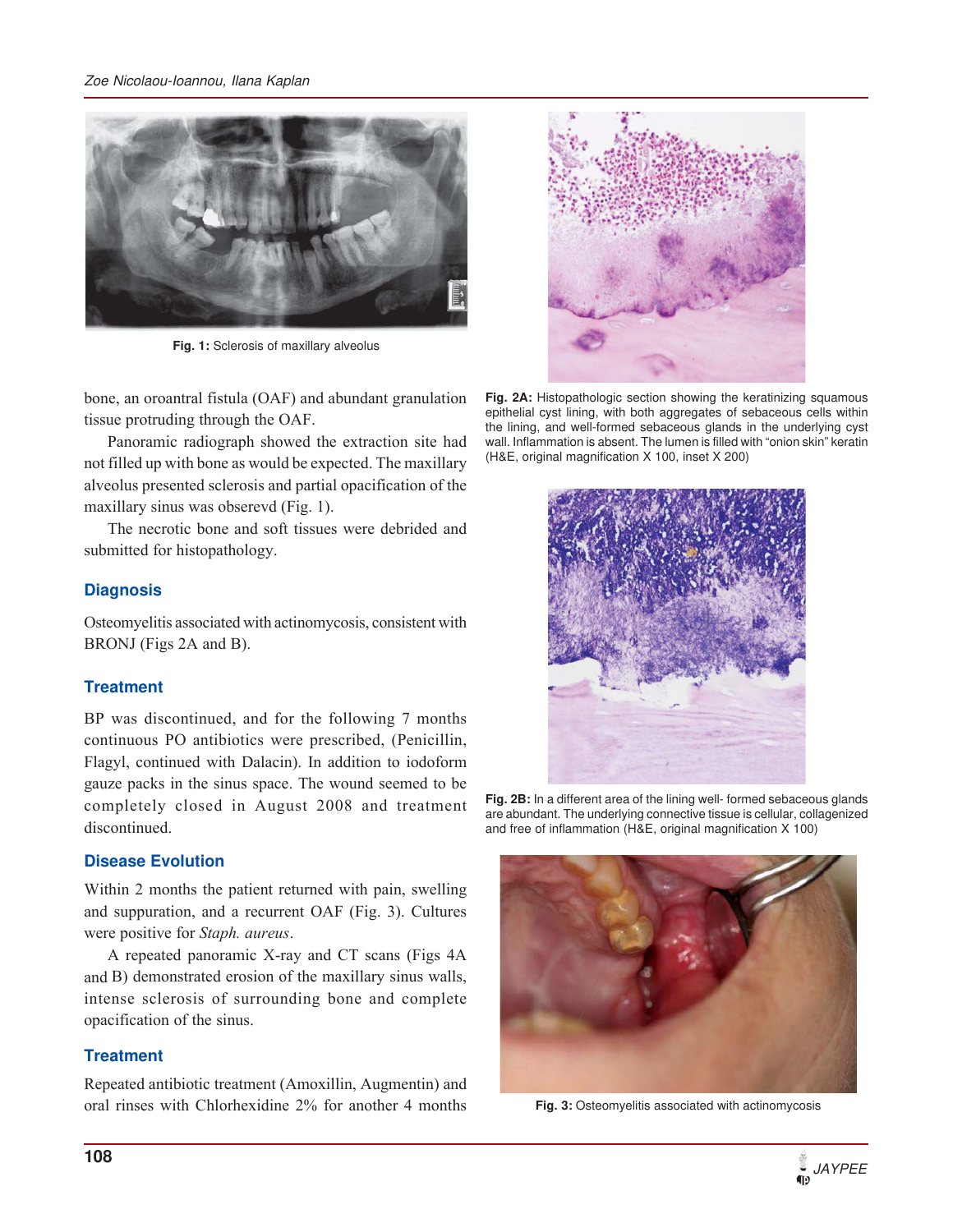

**Figs 4A and B:** CT scan, axial view at the level of the angle of the mandible. Expansion is evident, with thinning of the cortical plate on the buccal aspect and cortical perforation on the lingual aspect. Within the lesion the crown of an impacted tooth is protruding

improved symptoms and suppuration was no longer observed. Treatment continued by weekly irrigation of the sinus with chlorhexidine 2% performed at the clinic, and repeated sequesterctomies as loose bone fragments became apparent.

As the patient reported constant pain and discomfort for another 18 months, hyperbaric oxygen treatment was initiated, 30 dives. Symptoms improved, and sequstered bone is no longer visible. However, the OAF is still open, requiring irrigations, and the radiographs still present bony abnormality.

Surgery to close the OAF is planned for the future.

## **DISCUSSION**

BRONJ was first reported in 2003, and has since been reported intensively in the literature. Approximately 90%

of patients reported with BRONJ were treated by IV BP, and the remaining  $10\%$  oral BP.<sup>1</sup>

A prevalence of 0.10% has been recently reported among oral BP users, more frequently in patients using the medications for over 4 years.<sup>2</sup>

Some conditions have been identified to increase the risk of BRONJ, such as high potency BP (Zomera, Aredia), corticosteroid therapy, therapy duration, dentoalveolar surgery, certain local anatomy (tori), and several concomitant diseases such as diabetes, renal dialysis, anemia and obesity.

The AAOMS position paper from 2006 and its modification from 2009 suggested a set of criteria for diagnosis and treatment of BRONJ. The requirements for diagnosis of BRONJ include current or previous treatment with BP, exposed bone in the maxillofacial region for more than 8 weeks, and no history of radiation therapy to the jaws.

In the 2009 modification, patients with no clinical evidence of necrotic bone, but nonspecific clinical findings and symptoms have been added as Stage 0 BRONJ: unexplained odontalgia, dull, aching bone or sinus pain, loosening of teeth or periapical/periodontal fistula not associated with pulpal or periodontal disease, bone loss/ resorption not attributable to periodontal disease, dense woven bone and persistence of unremodeled bone in extraction sockets, thickening/obscuring of periodontal ligament or inferior alveolar canal narrowing.<sup>3</sup>

BRONJ associated with Oral BP is generally considered less severe, and is thought to benefit from discontinuation of BP.

Treatment modalities suggested differ according to the clinical stage, and include prolonged antibiotic treatment, sequestrectomy, surgical debridement, and even resection in certain cases. Hyperbaric oxygen treatment may also be indicated, however, there is not enough information in the literature nor are there well-established protocols regarding management of BRONJ.<sup>4-6</sup>

The case reported here, with its prolonged course, had the clinical and radiographic characteristics of stage 3 BRONJ- although she only used oral BP.

The patient was initially treated conservatively, but when the response was unsatisfactory, treatment protocols suggested for stage 3 disease were employed, including hyperbaric oxygen. After almost 3 years since the drug was discontinued, with the patient in constant pain, presenting several times each month to the OMS clinic for treatment, resolution has not been achieved. The disruption of the